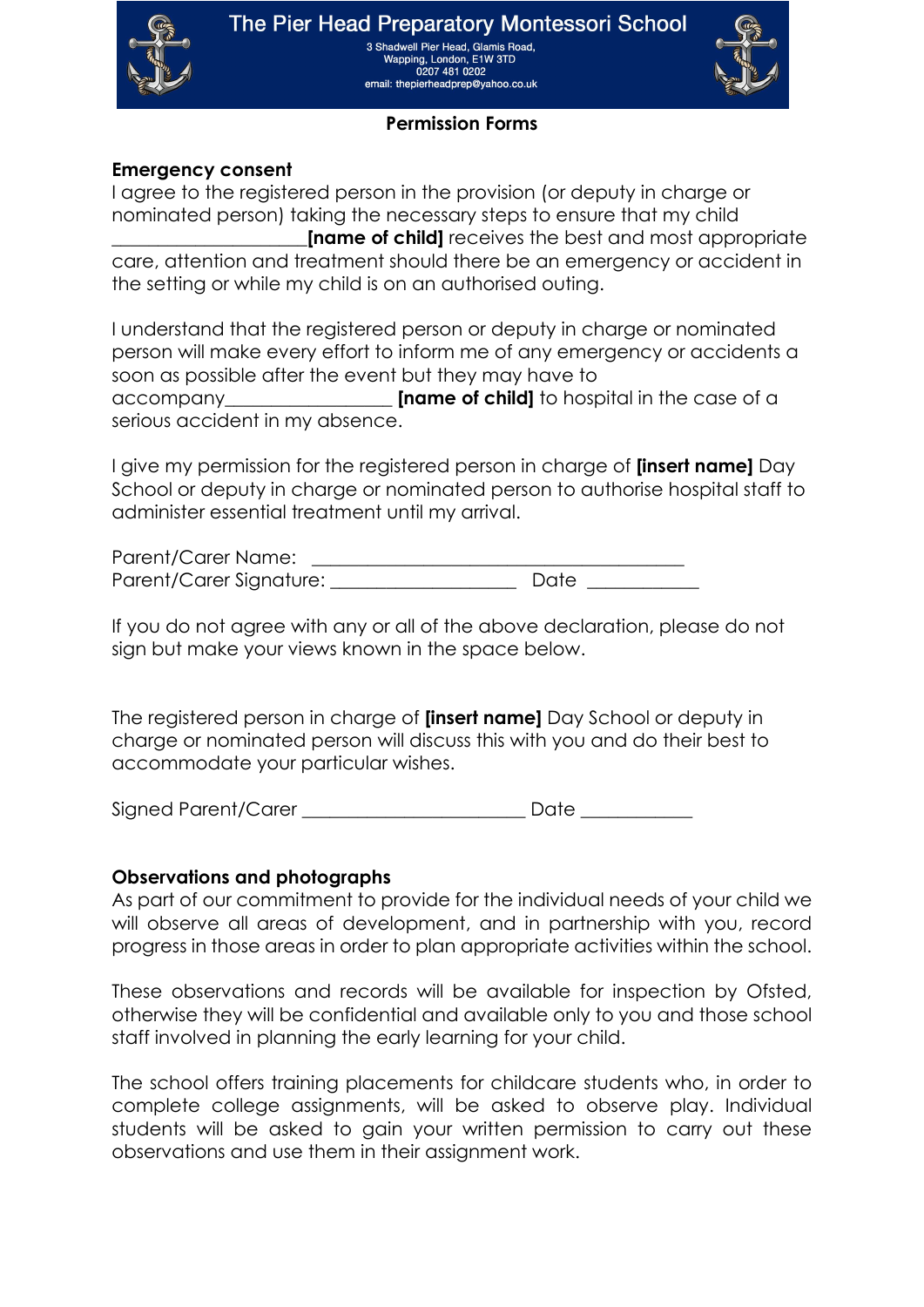Any photographs taken of your child by school staff or childcare students may be used in school displays but will not be taken off the premises.

From time to time, photographers or the local press may come and take photographs in the school to feature in the local newspaper (with the full names of the children).

Please consider the above and return the separate completed permission slip to the school manager.

### **Permission slip**

Please return to the school manger.

| Name |  |
|------|--|
| Date |  |

Room in school ……………………………………………………………………………...

\*I do/do not give permission for school staff and childcare students to observe my child as described above, including photographs where necessary.

\*I do/do not give permission for photographs of my child to be displayed in the school

\*I do/do not give permission for photographs of my child to be used in school publicity material, e.g. brochure, posters, flyers

\*I do/do not give permission for photographs of my child to be used on the school website for promotional reasons only

\*I agree/do not agree to my child being photographed and named in the press and on publicity materials.

Where applicable for settings with social media accounts e.g. Facebook and **Twitter** 

\*I agree/do not agree to my child's photograph being added to the social media account and I am aware that these may be retweeted and shared within these forums.

(\*delete as appropriate)

Signed ……………………

Relationship to Child ………………..…